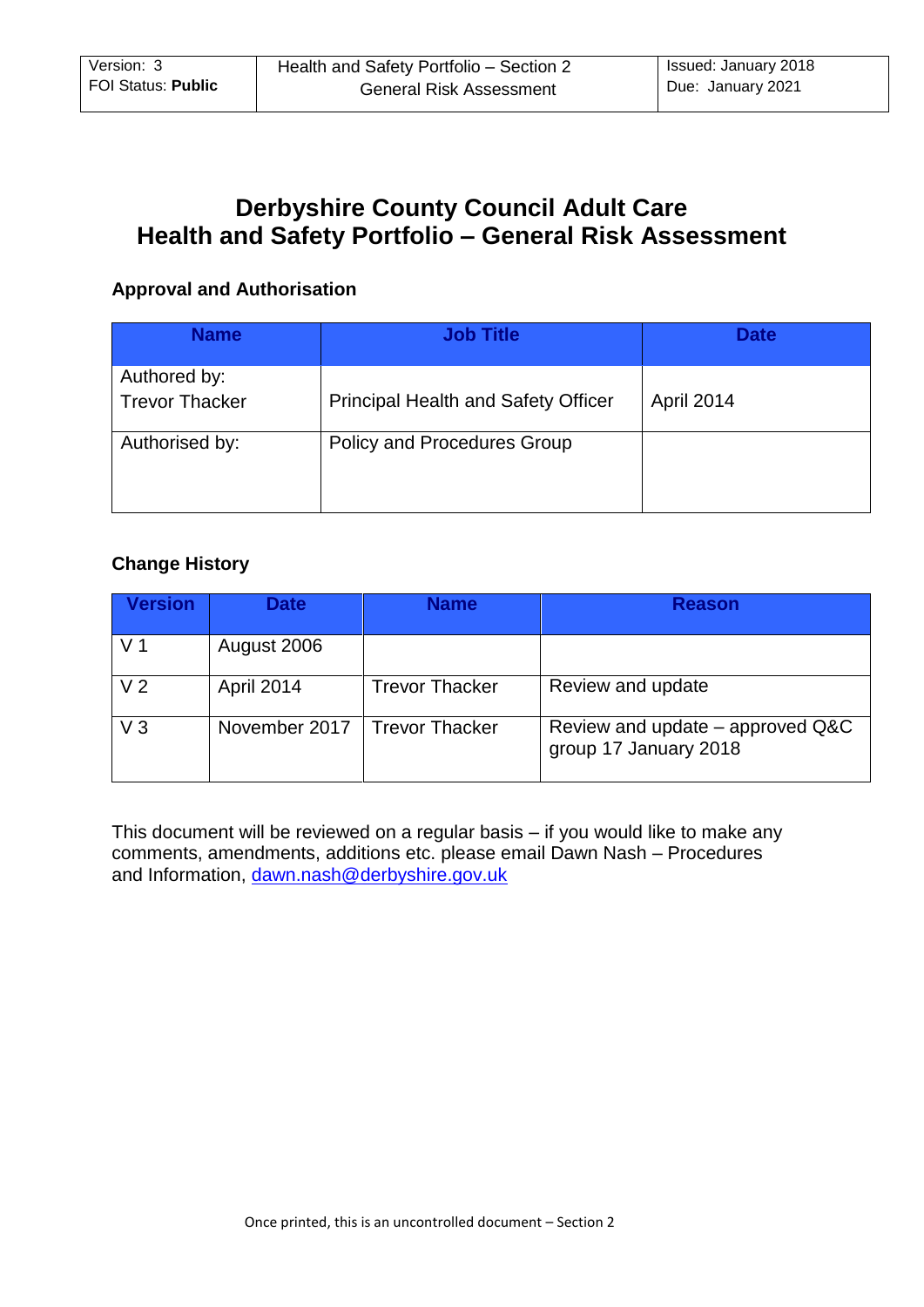#### **Health and Safety Portfolio – Section 2 General Risk Assessment Sign Off Sheet**

| Name of Establishment: |  |
|------------------------|--|
|------------------------|--|

I have read and understood the policies and procedures set out in the Derbyshire County Council Adult Care Health and Safety Portfolio – Section 2, General Risk Assessment document and I agree to adhere to these policies and procedures.

| Name (please print) | <b>Signature</b> | <b>Date</b> |
|---------------------|------------------|-------------|
|                     |                  |             |
|                     |                  |             |
|                     |                  |             |
|                     |                  |             |
|                     |                  |             |
|                     |                  |             |
|                     |                  |             |
|                     |                  |             |
|                     |                  |             |
|                     |                  |             |
|                     |                  |             |
|                     |                  |             |
|                     |                  |             |
|                     |                  |             |
|                     |                  |             |
|                     |                  |             |
|                     |                  |             |
|                     |                  |             |
|                     |                  |             |
|                     |                  |             |
|                     |                  |             |
|                     |                  |             |
|                     |                  |             |
|                     |                  |             |
|                     |                  |             |
|                     |                  |             |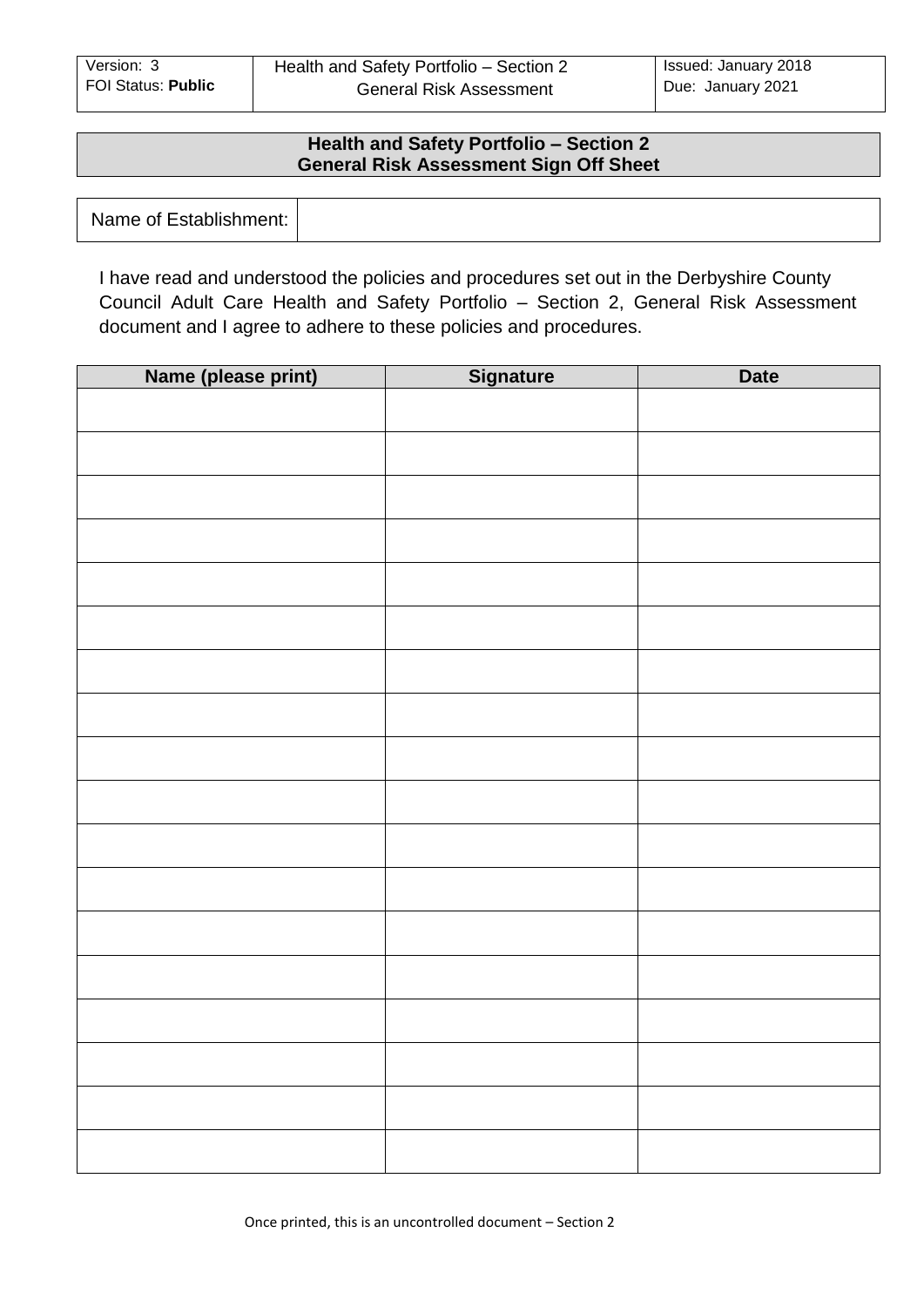| <b>Contents</b>                                               |  |  |  |  |  |  |  |  |
|---------------------------------------------------------------|--|--|--|--|--|--|--|--|
| <b>Subject</b>                                                |  |  |  |  |  |  |  |  |
|                                                               |  |  |  |  |  |  |  |  |
| Introduction                                                  |  |  |  |  |  |  |  |  |
| <b>Guidance for Managers</b>                                  |  |  |  |  |  |  |  |  |
| Carrying out a Risk Assessment                                |  |  |  |  |  |  |  |  |
| The 5 Stages of a Risk Assessment                             |  |  |  |  |  |  |  |  |
| Safe System of Work                                           |  |  |  |  |  |  |  |  |
| <b>Introducing Control Measures</b>                           |  |  |  |  |  |  |  |  |
| Training and Information for Workers and Others               |  |  |  |  |  |  |  |  |
| To be included in this section                                |  |  |  |  |  |  |  |  |
| <b>Sample Hazard Survey</b>                                   |  |  |  |  |  |  |  |  |
| Sample Risk Assessment - Use of electrical<br>equipment       |  |  |  |  |  |  |  |  |
| Sample Safety System of Work – Use of<br>electrical equipment |  |  |  |  |  |  |  |  |
|                                                               |  |  |  |  |  |  |  |  |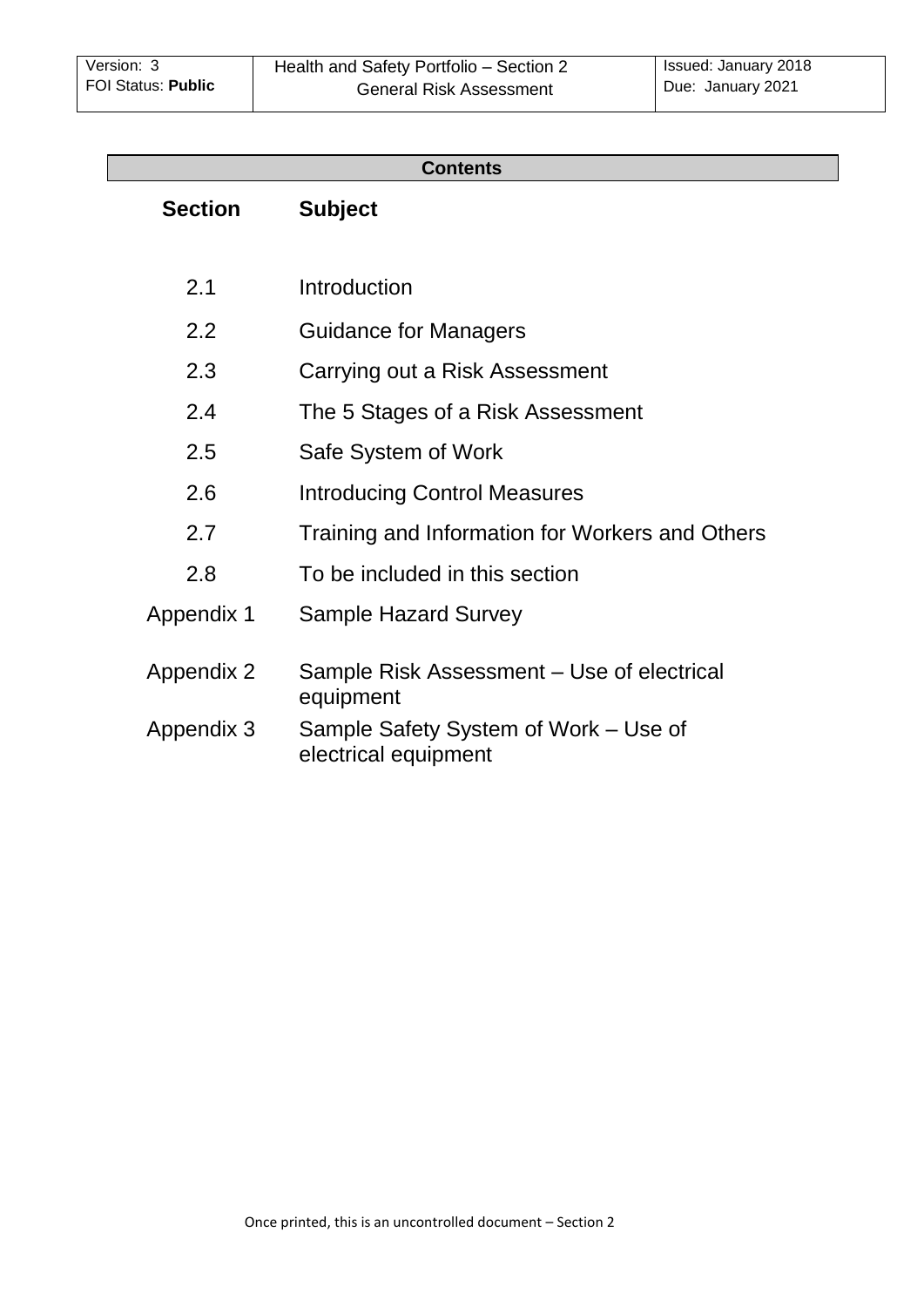## **[2.1 Introduction](#page-3-0)**

<span id="page-3-0"></span>This guidance sets out the steps Adult Care Managers need to take to comply with Derbyshire County Council's General Risk Assessment Policy and Guidance document (link below) and the following legislation:

- Health and Safety at Work etc. Act 1974
- Management of Health and Safety at Work Regulations 1999

[http://dnet/policies\\_and\\_procedures/employee\\_wellbeing/health\\_safety/default.asp](http://dnet/policies_and_procedures/employee_wellbeing/health_safety/default.asp)

The information provided has been adapted to suit the needs of Adult Care.

#### **[2.2 Guidance for Managers](#page-3-0)**

#### **2.2.1 Purpose**

The purpose of risk assessment is to consider areas/activities/tasks undertaken as part of our work, identify where there is potential for an accident/incident to occur and to devise and implement preventative measures to reduce the risks to their lowest level so far as is reasonably practicable, **BEFORE** the accident/incident occurs.

It must be an assessment of the risks to employees arising from their work as well as the risks to other people who may be affected by that work e.g. clients, members of the public, visitors to our sites, contractors.

#### **2.2.2 General Principles**

Risk assessments must be carried out by a **'competent person'**. In Adult Care this generally means a first line manager/supervisor/DSO.

For a person to be deemed competent by Adult Care they must:

- Have undergone suitable training to carry out risk assessments (as approved by Adult Care, Health and Safety Section).
- Have a good knowledge of the areas/activities/tasks to be risk assessed.
- Be in a position to make recommendations for action to management, including the provision of equipment and changes to working practices.

#### **[2.3 Carrying out a Risk Assessment](#page-3-0)**

#### **2.3.1 Hazard Survey**

Make a list of all activities/tasks undertaken by your staff. (See appendix 1)

- Consider the location e.g. areas, rooms in which these tasks take place.
- **I** Identify all the hazards associated with each area/activity/task.
- Once printed, this is an uncontrolled document Section 2 Using your knowledge and experience decide from the list which activities/tasks present the greatest risk to staff and others who might be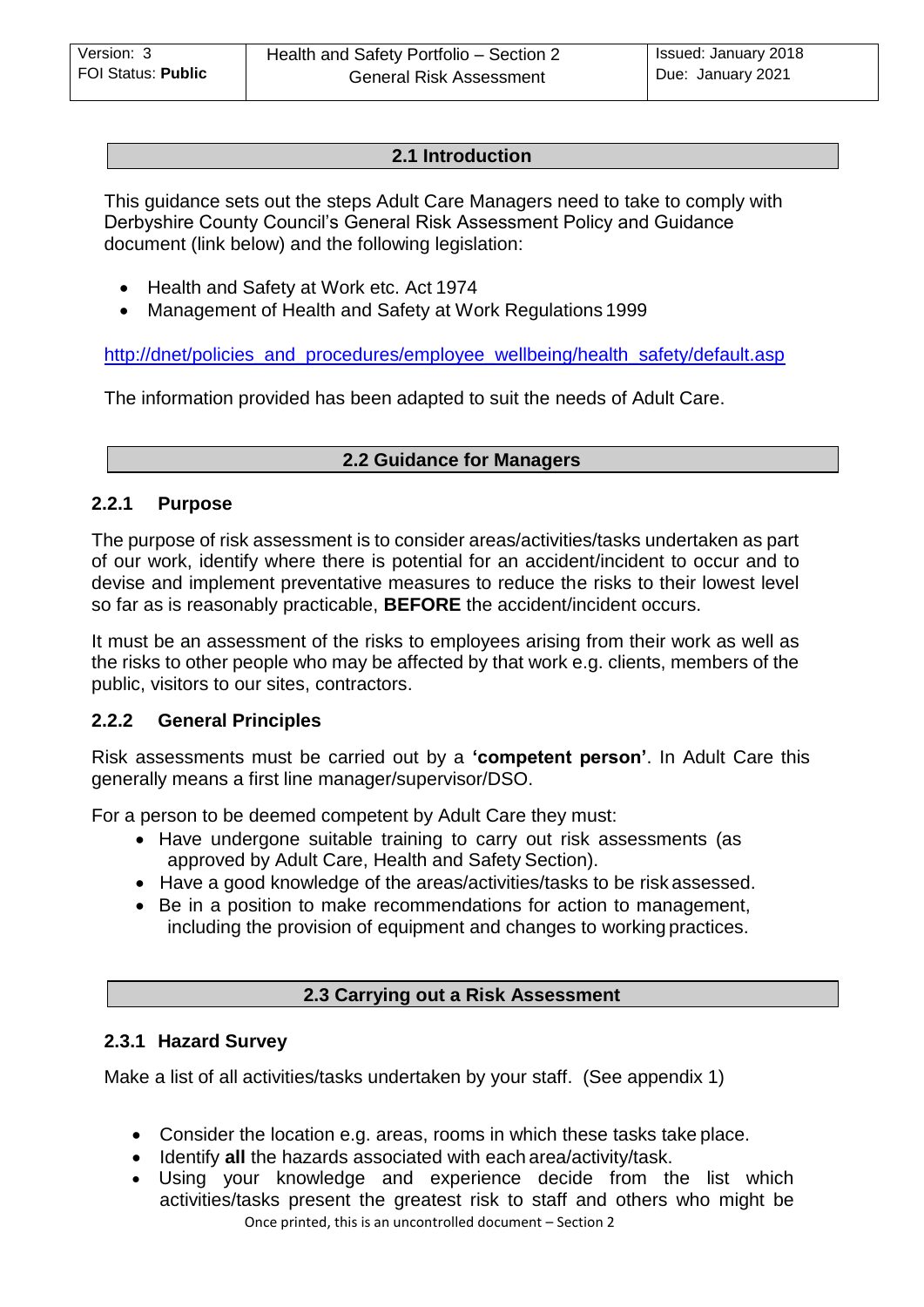affected and create a priority list.

<span id="page-4-0"></span> Risk assess those areas/activities/tasks beginning with the highest priority on your list.

Accident/incident statistics or ill-health records can be a guide for creating your priority list although they should not be relied on entirely.





## **2.4.1 Identify the Hazards**

#### **A hazard is anything with the potential to cause harm, injury or loss.**

The first stage of risk assessment is to identify **all** the hazards associated with the area or task being assessed. This will normally mean going to look at the area or watching the task being performed.

Consult with your staff members or their representatives, particularly those that carry out the task or work in the area being assessed, as they may have information which is not immediately obvious to you.

## **2.4.2 Decide Who Might be Harmed and How**

Think of the people who perform the task or work in the area, including cleaners, clients, members of the public, other groups who share the workplace, maintenance workers etc.

Think about how each hazard could harm these people. For example, if the hazard is a worn or raised carpet edge they could trip over it and fall.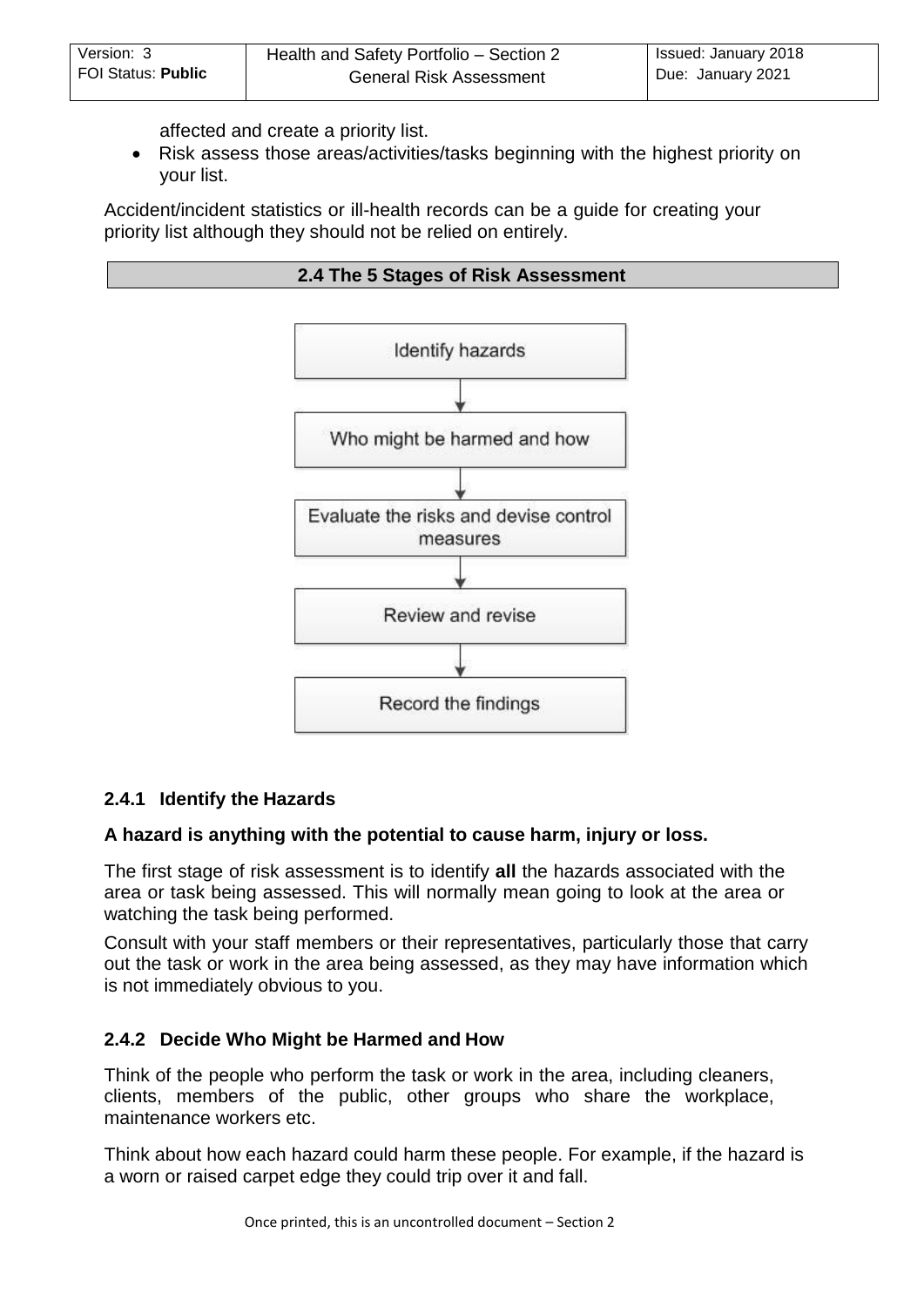Don't forget people or groups of people who may be more vulnerable than others e.g. clients who have impaired mobility, pregnant workers, young people or trainees who are inexperienced.

## **2.4.3 Evaluate the Risks and Devise Control Measures**

#### **A risk is the likelihood that someone will be harmed by the hazards you have identified in stage 1.**

Evaluation of risk is not a scientific exercise. It is based on the assessor's knowledge and experience of the subject being assessed and relies on them making a 'reasonable judgement' of the following:

- The likelihood of the accident occurring.
- The severity of any injury or loss which could be reasonably expected.
- The control measures required to reduce the risk to an **acceptable** level.

When evaluating risk it is important to take account of the control measures that are already in place (if any). These will normally go some way to reducing the risk. Part of the assessment process will be to decide if they are adequate or whether further controls are needed.

## **2.4.4 Record the Findings**

Records of the **significant findings** of risk assessments must be kept. This generally means keeping a copy of the completed risk assessment form. They can be kept electronically, providing they are readily available for inspection and that they can easily be accessed by the workers/others to whom the assessment relates.

## **2.4.5 Review and Revise**

Risk assessments are not a 'once and for all' activity but must be changed as the circumstances change. Regular revisions of each assessment must take place:

- After a short period of time following the implementation of the risk assessment.
- At least annually thereafter unless the circumstances change significantly in the meantime.

The purpose of the review is to ascertain the following:

- That the control measures are being followed.
- The assessment has reduced the risk as much as you thought it would.
- If any changes are required to ensure the assessment remains suitable and sufficient.

If it is decided that changes in the assessment are required the document must be revised accordingly.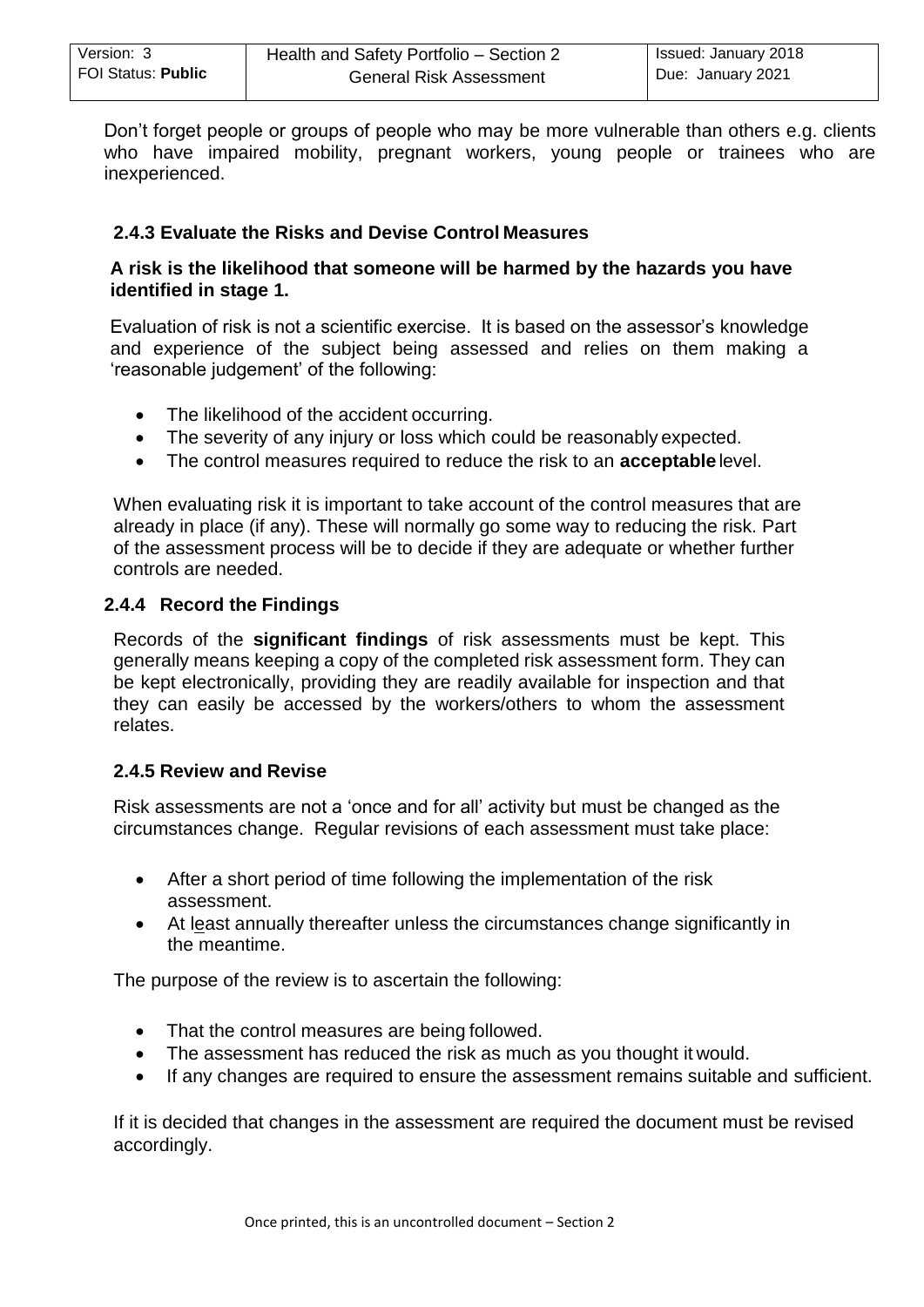## **[2.5](#page-7-0) Safe System of Work**

The Health and Safety at Work etc. Act 1974 requires employers to provide staff with 'Safe Systems of Work' (SSW).

A SSW is a procedure for people to follow which:

- Is usually written (unless the task is very simple)
- Sets out step by step instructions in chronological order
- Includes all the H&S precautions (PPE, equipment, training etc.)
- Uses information on control measures taken from the risk assessment.

(See Appendix 2 for an example of a SSW).

#### **Failure to Comply**

Where workers fail to comply with the requirements of a risk assessment or the SSW and the assessment is found to be suitable and sufficient, normal disciplinary measures must be taken.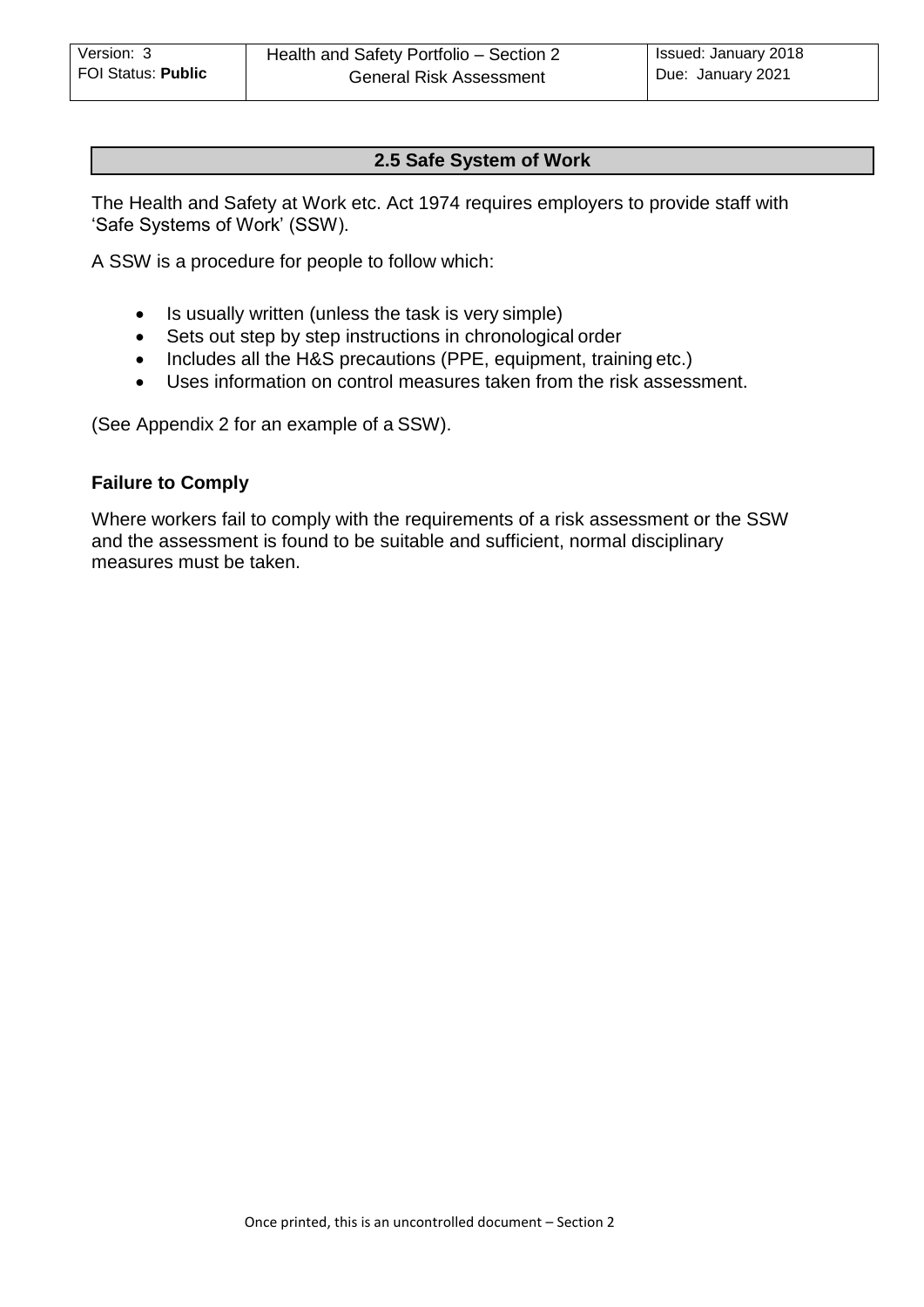<span id="page-7-0"></span>

When considering control measures do not disregard any existing controls already in place. The assessment process should consider whether these controls are adequate or whether more must be done to reduce the risk to an acceptable level.

When introducing new control measures for a particular area or task etc. consider the following in this order:

## **2.6.1 Eliminate the Risk**

By far the most effective method of controlling a risk is to eliminate it altogether. This usually means changing the system of work so that the part of the work involving the risk does not need to be performed.

**Example:** Using a hoist rather than a manual lift.

## **2.6.2 Substitute the Risk with a Lesser Risk**

If the risk cannot be eliminated, replace it with something which presents less of a risk but still achieves the same outcome.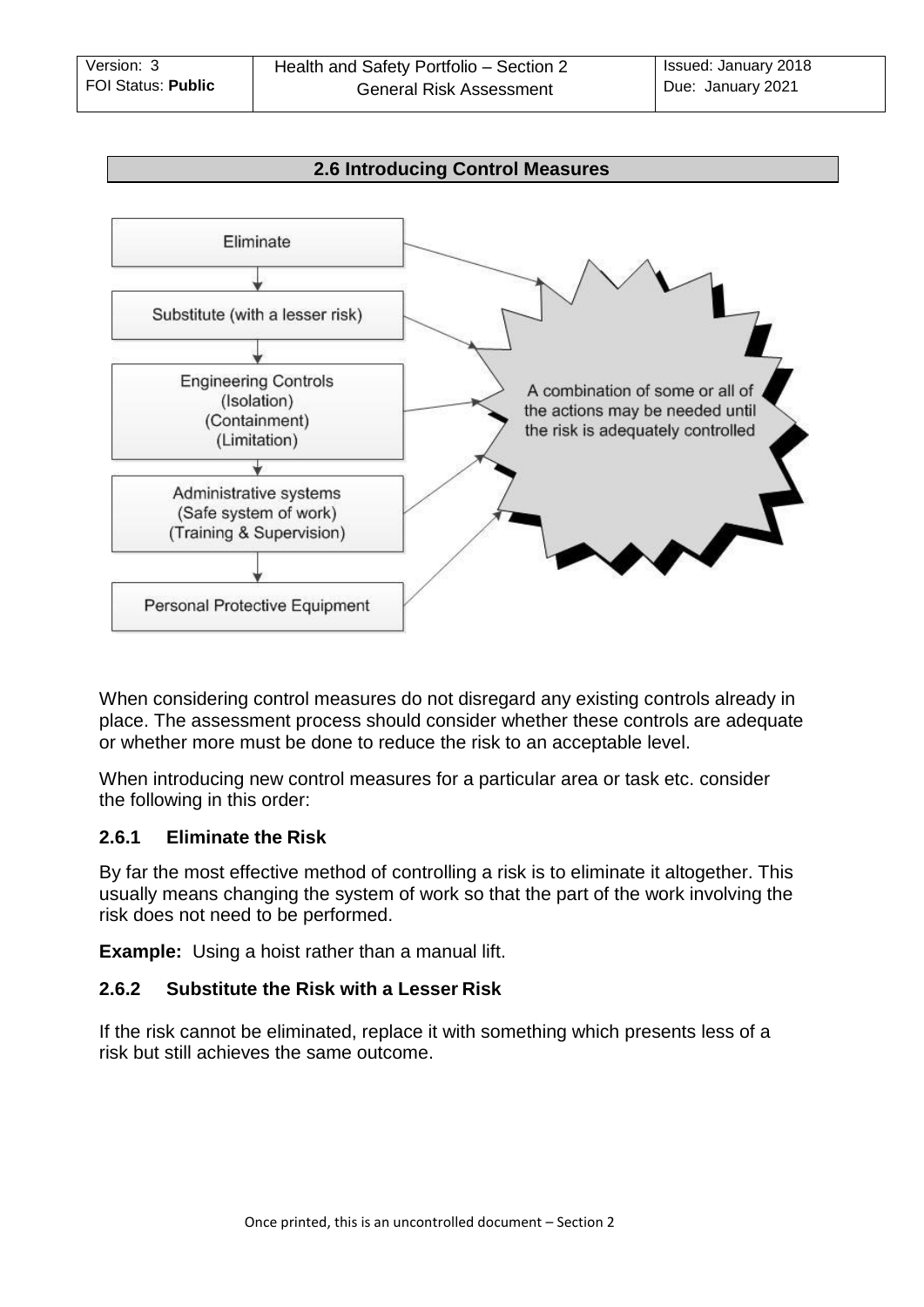**Example:** In an office environment, replace the lever action quillotine which could sever the fingers, with a roller cutter type which at worst can inflict a cut on the fingers.

## **2.6.3 Reduce the Risk at Source**

a) **Isolation:** Put the risk out of reach to prevent people gaining access e.g. locked away in another room.

**Example:** Hazardous substances being stored in a locked cupboard.

b) **Containment:** Ensuring the risk is contained in a small area preventing easy access to dangerous parts of machinery or preventing hazardous material being emitted.

**Example:** Placing a guard around a dangerous piece of machinery.

**c) Limitation:** Limit the number of people who are allowed access to the risk. Reduce the frequency or the time access is allowed. **The people allowed access should receive written authorisation to do so.**

**Example:** only to allow authorized personal to use certain hazardous substances.

## **2.6.4 Administrative Systems**

Designing a written system of work which sets how a person must perform the task. It may have detail such as the order in which tasks are performed and will include providing appropriate training and adequate supervision.

**Example:** Written SSW/instructions; Permit to Work Systems such as the Control of Asbestos Policy.

## **2.6.5 Personal Protective Equipment (PPE)**

PPE should only be used when there is no other reasonable means of controlling the risk. It must be remembered however PPE only protects the person wearing it. Others in the vicinity may still be at risk. PPE **must**:

- Be worn (people generally don't like wearing PPE). PPE is part of the safe system of work
- Be suitable to protect against the risks identified
- Fit the wearer properly
- Be compatible with other PPE being worn
- Be worn as intended
- Be replaced when worn out or damaged
- Be provided free of charge to the individual
- Be disposed of as appropriate e.g. Disposing of gloves and aprons as infectious waste where necessary. See [Infection](http://dnet/policies_and_procedures/older_adults/adult_care/direct_care/hands/default.asp)  [Control Policy f](http://dnet/policies_and_procedures/older_adults/adult_care/direct_care/hands/default.asp)or more information.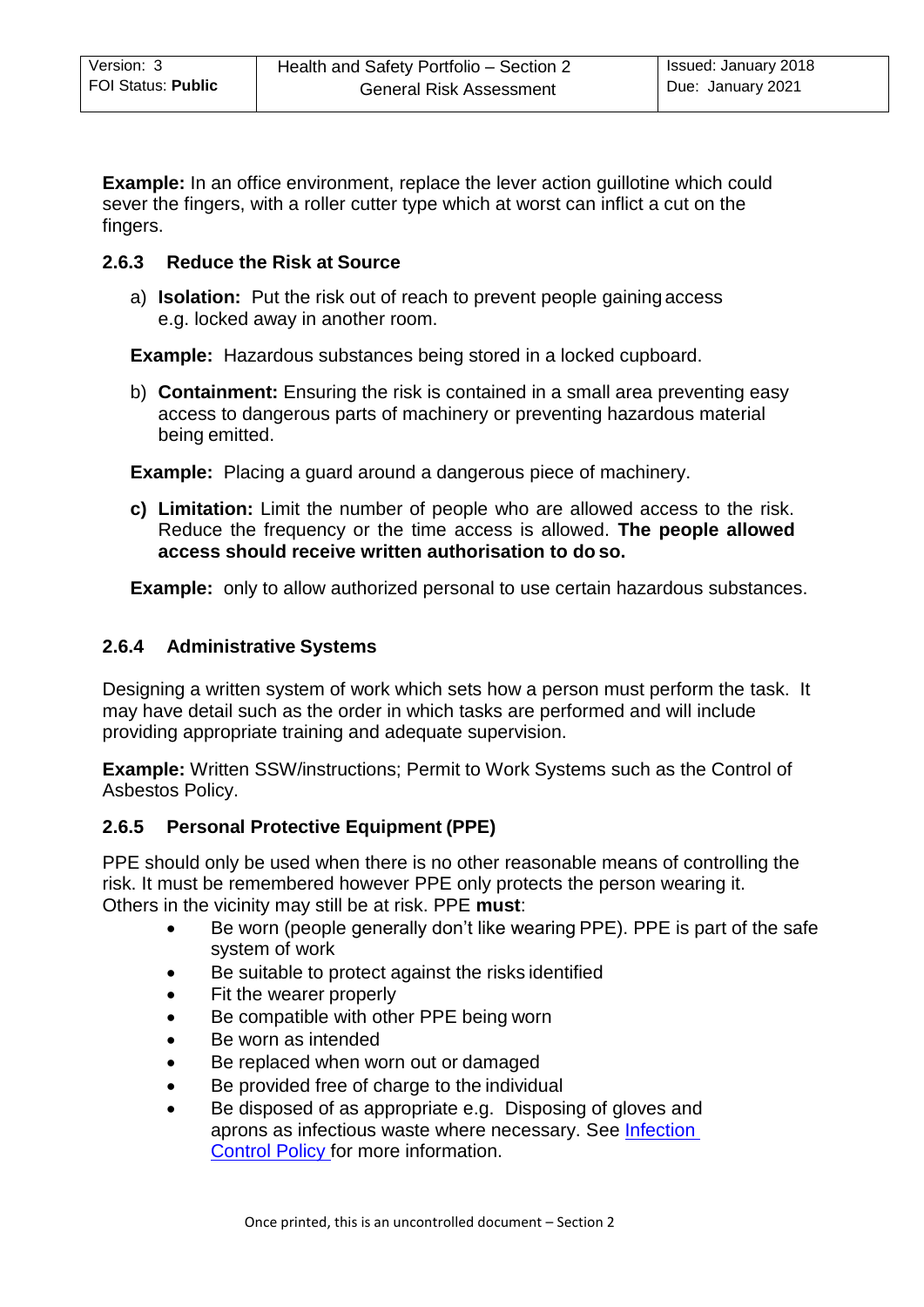<span id="page-9-0"></span>In reality, a combination of some or all of the above measures may be required to adequately control the risk(s).

#### **[2.7 Training and Information for Employees and Others](#page-9-0)**

People to whom the risk assessment relates must be given appropriate information, instruction and training to allow them to work safely.

This generally means informing them of the contents of the assessment and should include:

- What the hazards are.
- How they could be affected.
- The level of risk to which they are exposed as identified by the risk assessment.
- The control measures they need to implement including the contents of the SSW.

Managers must ensure that the appropriate people **know and understand** the contents of the risk assessment.

#### **2.8 To be included in this Section**

Risk assessments which do not relate to individual clients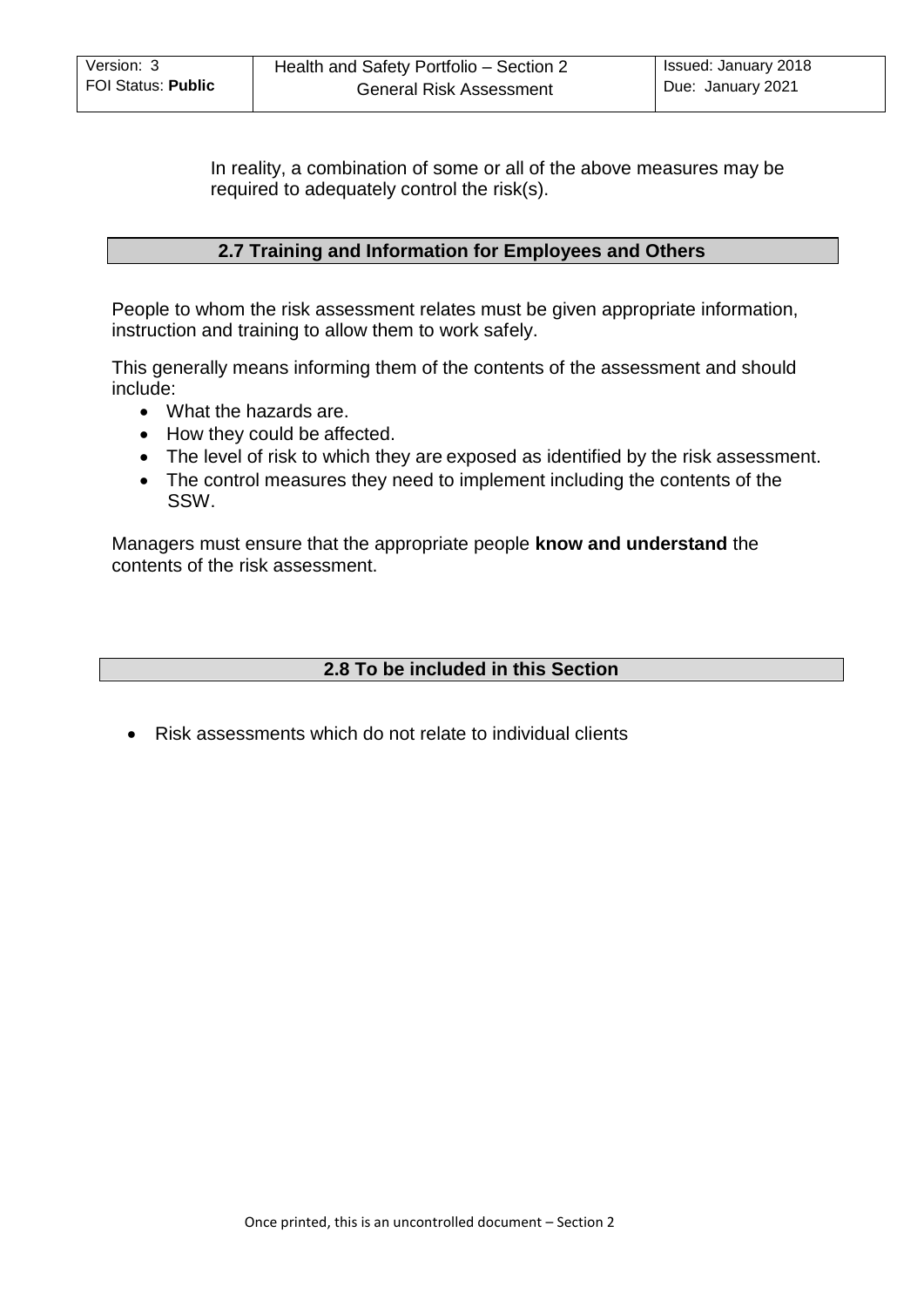<span id="page-10-0"></span>**Appendix 1**

# **Sample Hazard Survey**

- Manual Handling Activities
- Lone Working
- Activities and Projects
- Use of Electrics
- Personal Safety
- Noise
- First Aid (include in First Aid Section)
- Fire (include in Fire Section)
- Display Screen Equipment
- Adverse Weather
- Infection control (vaccinations).
- Young People (work experience)
- Pregnant Workers

This list is not exhausted.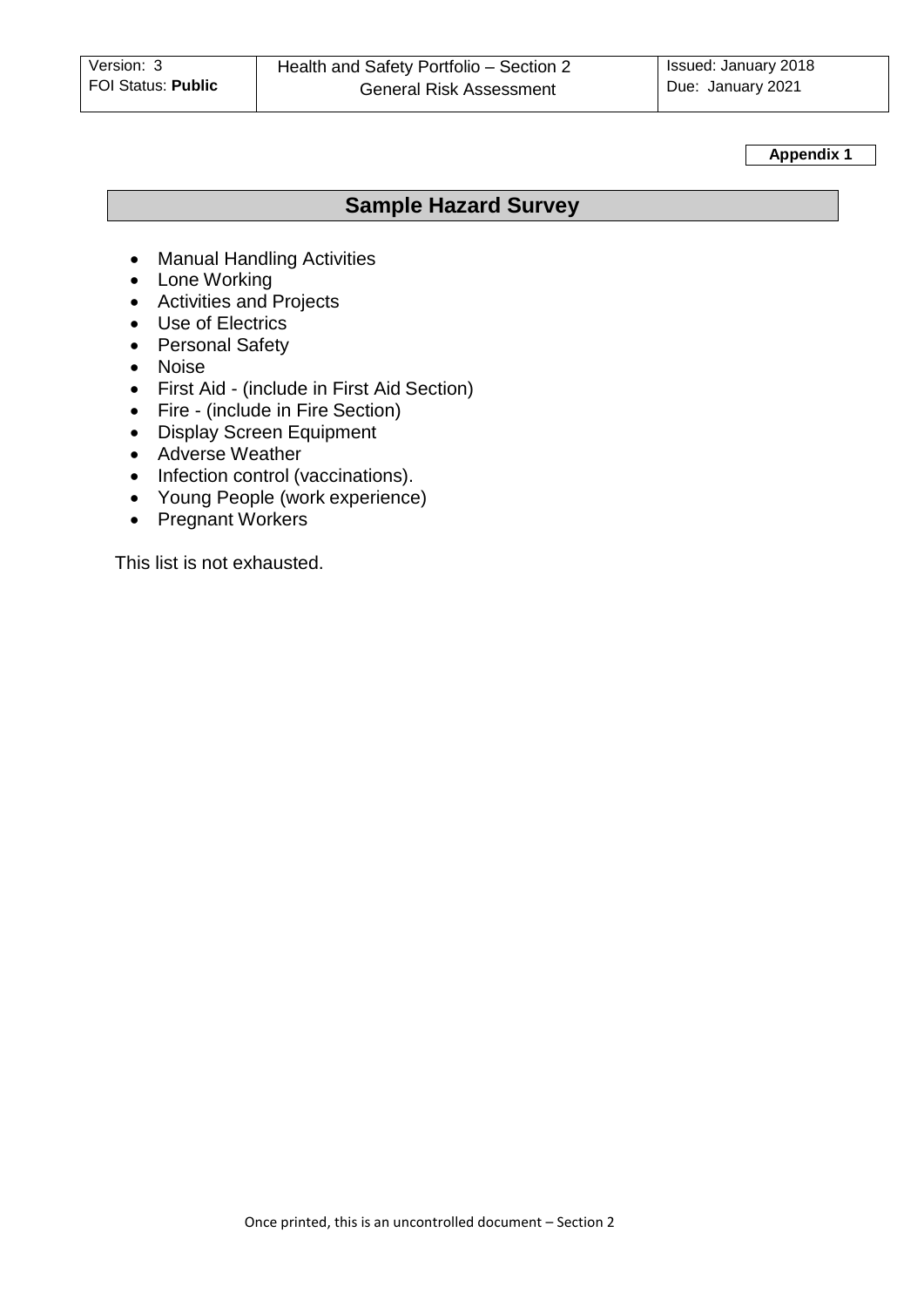| Version:                  | Health and Safety Portfolio – Section 2 | Issued: January 2018 |
|---------------------------|-----------------------------------------|----------------------|
| <b>FOI Status: Public</b> | General Risk Assessment                 | Due: January 2021    |

Ref No: **1234**

**Appendix 2**

# **Derbyshire County Council, Adult Care General Risk Assessment Form**

|                                                          |                                              |    |             |                 |                                                                                                                   |                 |                         | <b>Reviews</b>    |                          |           |
|----------------------------------------------------------|----------------------------------------------|----|-------------|-----------------|-------------------------------------------------------------------------------------------------------------------|-----------------|-------------------------|-------------------|--------------------------|-----------|
| Service/Section                                          |                                              |    |             |                 | <b>Next Review</b><br>Required                                                                                    |                 | <b>Review Date</b>      |                   | Any<br>Changes           | Signature |
| Establishment/<br>Area/Patch                             |                                              |    |             |                 |                                                                                                                   |                 |                         |                   | Required                 |           |
|                                                          |                                              |    |             |                 |                                                                                                                   |                 |                         |                   |                          |           |
| Completed by                                             |                                              |    |             |                 |                                                                                                                   |                 |                         |                   |                          |           |
|                                                          |                                              |    |             |                 |                                                                                                                   |                 |                         |                   |                          |           |
| Date                                                     |                                              |    |             |                 |                                                                                                                   |                 |                         |                   |                          |           |
| Description of Task/Activity/Location<br>being assessed: |                                              |    |             |                 | Use of electrical equipment                                                                                       |                 |                         |                   |                          |           |
| Persons at risk:                                         | Employees<br>Public                          |    |             | <b>Visitors</b> | Contractors<br>$\checkmark$                                                                                       | Others(Specify) |                         |                   | <b>Residents/Clients</b> |           |
|                                                          |                                              |    |             |                 |                                                                                                                   |                 |                         |                   |                          |           |
| <b>Column 1</b>                                          | Column <sub>2</sub>                          |    | Column 3    |                 | Column 4                                                                                                          |                 | Column 5                |                   | Column 6                 |           |
| <b>Hazards observed</b>                                  | <b>Possible outcomes</b>                     |    | <b>Risk</b> |                 | Control measures to be put in place                                                                               |                 | <b>Residual</b>         |                   | <b>Further controls</b>  |           |
|                                                          |                                              |    | rating      |                 | and by whom                                                                                                       |                 | risk rating<br>required |                   |                          |           |
|                                                          |                                              |    | S           | R<br>R          |                                                                                                                   |                 | S                       | R<br>$\mathsf{R}$ |                          |           |
| Faulty electrical<br>equipment                           | Electric shock, burns and<br>possible death. | Pr | F           | H               | Purchase<br>from<br>equipment<br>only<br>approved suppliers.                                                      | $\mathsf{U}$    | F                       |                   |                          |           |
|                                                          | Fire                                         |    |             |                 | Maintain<br>date<br>equipment<br>up<br>to<br>inventory.                                                           |                 |                         |                   |                          |           |
|                                                          |                                              |    |             |                 | All portable and moveable equipment<br>to be PAT tested by competent person<br>following appropriate schedule and |                 |                         |                   |                          |           |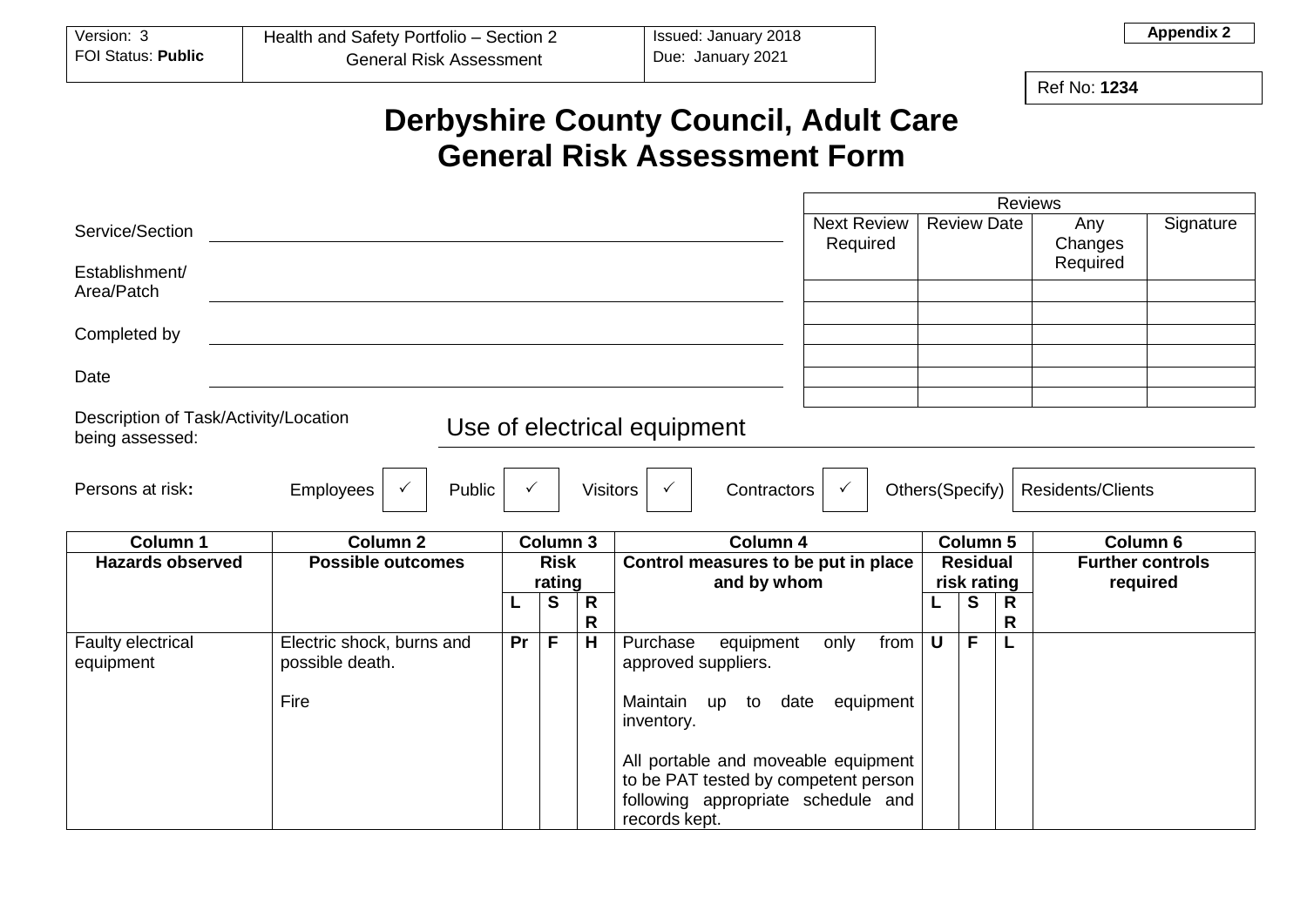| Version: 3         | Health and Safety Portfolio - Section 2 | <b>Issued: January 2018</b> |
|--------------------|-----------------------------------------|-----------------------------|
| FOI Status: Public | <b>General Risk Assessment</b>          | Due: January 2021           |

| Column 1                | <b>Column 2</b>           |             | Column 3     |              | Column 4                                                                   |                 | Column 5       |              | Column 6                |
|-------------------------|---------------------------|-------------|--------------|--------------|----------------------------------------------------------------------------|-----------------|----------------|--------------|-------------------------|
| <b>Hazards observed</b> | <b>Possible outcomes</b>  | <b>Risk</b> |              |              | Control measures to be put in place                                        | <b>Residual</b> |                |              | <b>Further controls</b> |
|                         |                           |             | rating       |              | and by whom                                                                | risk rating     |                |              | required                |
|                         |                           | L           | S            | $\mathsf{R}$ |                                                                            |                 | S              | $\mathsf{R}$ |                         |
|                         |                           |             |              | R            | Staff to visual check equipment at time                                    |                 |                | R            |                         |
|                         |                           |             |              |              | of use.                                                                    |                 |                |              |                         |
|                         |                           |             |              |              |                                                                            |                 |                |              |                         |
|                         |                           |             |              |              | Formal, recorded visual inspections to                                     |                 |                |              |                         |
|                         |                           |             |              |              | be carried out for equipment that is                                       |                 |                |              |                         |
|                         |                           |             |              |              | plugged into a 13amp plug socket.                                          |                 |                |              |                         |
|                         |                           |             |              |              | Quarterly for portable and high usage                                      |                 |                |              |                         |
|                         |                           |             |              |              | equipment e.g. vacuum cleaner, hot<br>trolley, kettle etc. Six monthly for |                 |                |              |                         |
|                         |                           |             |              |              | stationary equipment e.g. television,                                      |                 |                |              |                         |
|                         |                           |             |              |              | fridge, microwave etc.                                                     |                 |                |              |                         |
|                         |                           |             |              |              |                                                                            |                 |                |              |                         |
|                         |                           |             |              |              | All staff to be trained in carrying out                                    |                 |                |              |                         |
|                         |                           |             |              |              | visual inspection.                                                         |                 |                |              |                         |
|                         |                           |             |              |              | All staff to be trained in the safe use of                                 |                 |                |              |                         |
|                         |                           |             |              |              | the equipment.                                                             |                 |                |              |                         |
|                         |                           |             |              |              |                                                                            |                 |                |              |                         |
|                         |                           |             |              |              | Faulty equipment to be reported                                            |                 |                |              |                         |
|                         |                           |             |              |              | immediately to manager, labelled as                                        |                 |                |              |                         |
|                         |                           |             |              |              | faulty, and removed from use.                                              |                 |                |              |                         |
|                         |                           |             |              |              | Repairs to equipment to be carried out                                     |                 |                |              |                         |
|                         |                           |             |              |              | by an approved electrician.                                                |                 |                |              |                         |
|                         |                           |             |              |              |                                                                            |                 |                |              |                         |
|                         |                           |             |              |              | Where residual breaker devices (RCD)                                       |                 |                |              |                         |
|                         |                           |             |              |              | are NOT fitted to the main circuit                                         |                 |                |              |                         |
|                         |                           |             |              |              | portable or moveable equipment must<br>use a portable RCD.                 |                 |                |              |                         |
| Faulty mains electrical | Electric shock, burns and | Pr          | $\mathsf{F}$ | H            | 5 yearly (3 yearly in a temporary $\vert \mathbf{U} \vert$                 |                 | $\overline{F}$ | L            |                         |
| system                  | possible death.           |             |              |              | building) inspection of mains by                                           |                 |                |              |                         |
|                         |                           |             |              |              | competent person.                                                          |                 |                |              |                         |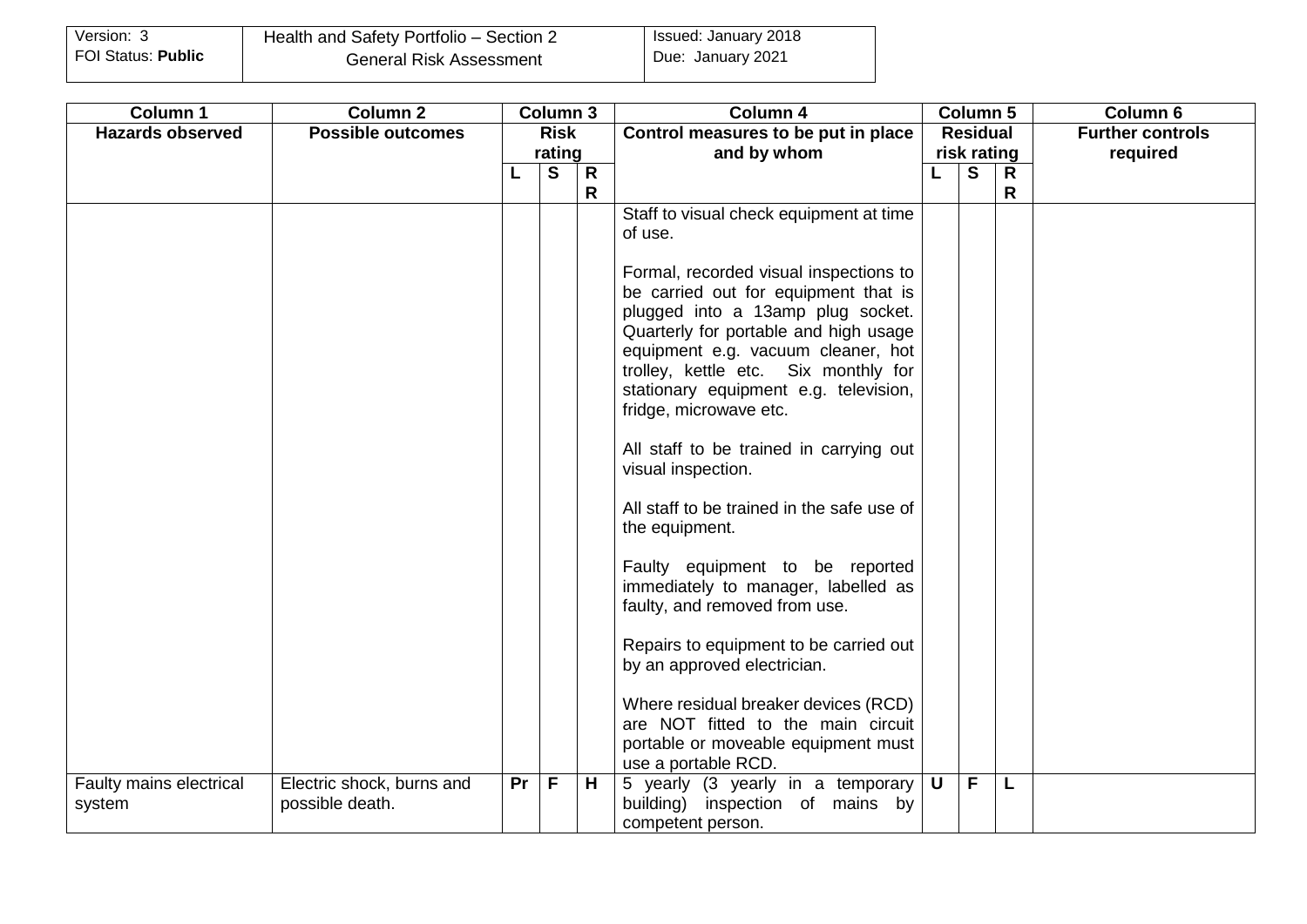| Version: 3         | Health and Safety Portfolio - Section 2 | <b>Issued: January 2018</b> |
|--------------------|-----------------------------------------|-----------------------------|
| FOI Status: Public | <b>General Risk Assessment</b>          | Due: January 2021           |

| Column 1                | <b>Column 2</b>                                           |             | <b>Column 3</b> |                         | Column 4                                                                                                                                                                                                                                                                                                                                                                                                                                                                                                                                                                                                                                                                                                       |                         | Column 5       |              | Column 6                |
|-------------------------|-----------------------------------------------------------|-------------|-----------------|-------------------------|----------------------------------------------------------------------------------------------------------------------------------------------------------------------------------------------------------------------------------------------------------------------------------------------------------------------------------------------------------------------------------------------------------------------------------------------------------------------------------------------------------------------------------------------------------------------------------------------------------------------------------------------------------------------------------------------------------------|-------------------------|----------------|--------------|-------------------------|
| <b>Hazards observed</b> | <b>Possible outcomes</b>                                  | <b>Risk</b> |                 |                         | Control measures to be put in place                                                                                                                                                                                                                                                                                                                                                                                                                                                                                                                                                                                                                                                                            |                         | Residual       |              | <b>Further controls</b> |
|                         |                                                           | rating      |                 |                         | and by whom                                                                                                                                                                                                                                                                                                                                                                                                                                                                                                                                                                                                                                                                                                    |                         | risk rating    |              | required                |
|                         |                                                           | L           | $\mathbf{s}$    | $\mathsf{R}$            |                                                                                                                                                                                                                                                                                                                                                                                                                                                                                                                                                                                                                                                                                                                |                         | $\overline{s}$ | $\mathsf{R}$ |                         |
| Use of extension cables | Fire<br>Overloading of electrical<br>system causing fire. | <b>Pr</b>   | $\overline{F}$  | $\mathsf{R}$<br>H/<br>M | Regular visuals inspections by a<br>nominated person of all plug sockets<br>and other electrical outlets to a fixed<br>schedule with records kept<br>Faults reported to Property Division<br>immediately for repair and advice.<br>Review use of extension cables.<br>Replace with sufficient wall sockets<br>where possible.<br>Ensure the cumulative total amperage<br>drawn by all items plugged into the<br>extension cable does not exceed<br>13amps.<br>Regular visual inspection of extension<br>cable to a fixed schedule.<br>Where extension cables are for<br>permanent use, ensure the cable is<br>fully extended and not coiled.<br>Use correct length of extension cable.<br>Do not 'daisy chain' | $\overline{\mathsf{U}}$ | $\overline{F}$ | R<br>L       |                         |
|                         |                                                           |             |                 |                         |                                                                                                                                                                                                                                                                                                                                                                                                                                                                                                                                                                                                                                                                                                                |                         |                |              |                         |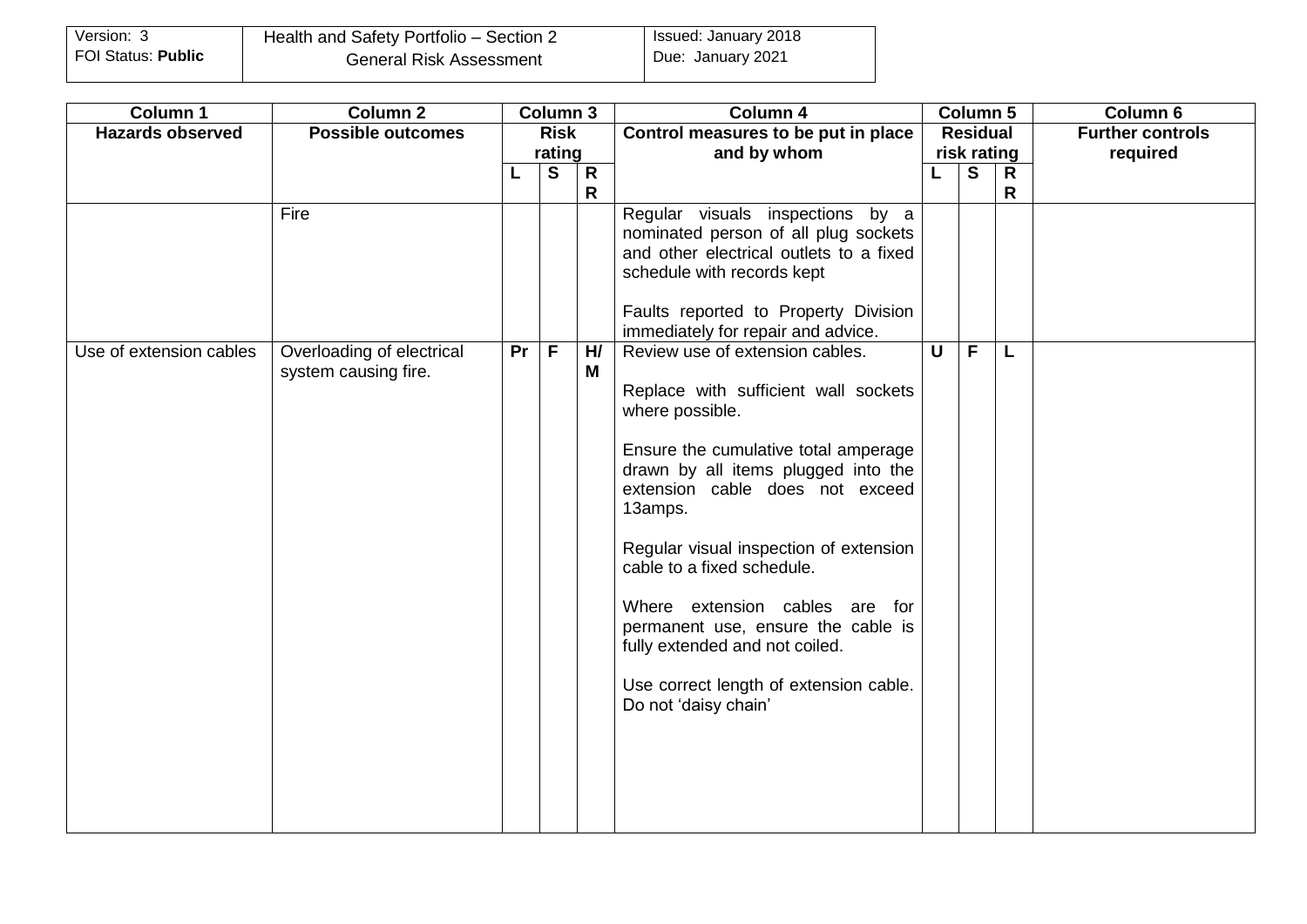| Version: 3         | Health and Safety Portfolio - Section 2 | <b>Issued: January 2018</b> |
|--------------------|-----------------------------------------|-----------------------------|
| FOI Status: Public | <b>General Risk Assessment</b>          | Due: January 2021           |

| Column 1                | <b>Column 2</b>          | <b>Column 3</b> |   |              | Column 4                             |                 | <b>Column 5</b> |              | Column 6                |
|-------------------------|--------------------------|-----------------|---|--------------|--------------------------------------|-----------------|-----------------|--------------|-------------------------|
| <b>Hazards observed</b> | <b>Possible outcomes</b> | <b>Risk</b>     |   |              | Control measures to be put in place  | <b>Residual</b> |                 |              | <b>Further controls</b> |
|                         |                          | rating          |   |              | and by whom                          | risk rating     |                 |              | required                |
|                         |                          | L               | S | $\mathsf{R}$ |                                      |                 | S               | $\mathsf{R}$ |                         |
|                         |                          |                 |   | R            |                                      |                 |                 | R            |                         |
|                         | Tripping hazard.         | $\mathsf{P}$    | E | M            | Ensure extension cables do not trail | $\mathsf{U}$    | $\overline{F}$  | L            |                         |
|                         |                          | $\mathbf{o}$    |   |              | across walkways and thoroughfares.   |                 |                 |              |                         |
|                         |                          |                 |   |              | Do not hide extension cables under   |                 |                 |              |                         |
|                         |                          |                 |   |              | carpets or rugs.                     |                 |                 |              |                         |
|                         |                          |                 |   |              |                                      |                 |                 |              |                         |
|                         |                          |                 |   |              |                                      |                 |                 |              |                         |
|                         |                          |                 |   |              |                                      |                 |                 |              |                         |
|                         |                          |                 |   |              |                                      |                 |                 |              |                         |
|                         |                          |                 |   |              |                                      |                 |                 |              |                         |
|                         |                          |                 |   |              |                                      |                 |                 |              |                         |
|                         |                          |                 |   |              |                                      |                 |                 |              |                         |
|                         |                          |                 |   |              |                                      |                 |                 |              |                         |
|                         |                          |                 |   |              |                                      |                 |                 |              |                         |
|                         |                          |                 |   |              |                                      |                 |                 |              |                         |
|                         |                          |                 |   |              |                                      |                 |                 |              |                         |
|                         |                          |                 |   |              |                                      |                 |                 |              |                         |
|                         |                          |                 |   |              |                                      |                 |                 |              |                         |
|                         |                          |                 |   |              |                                      |                 |                 |              |                         |
|                         |                          |                 |   |              |                                      |                 |                 |              |                         |
|                         |                          |                 |   |              |                                      |                 |                 |              |                         |

Signature of Assessor(s)

Name of Manager accepting responsibility for this risk assessment

Signature of Manager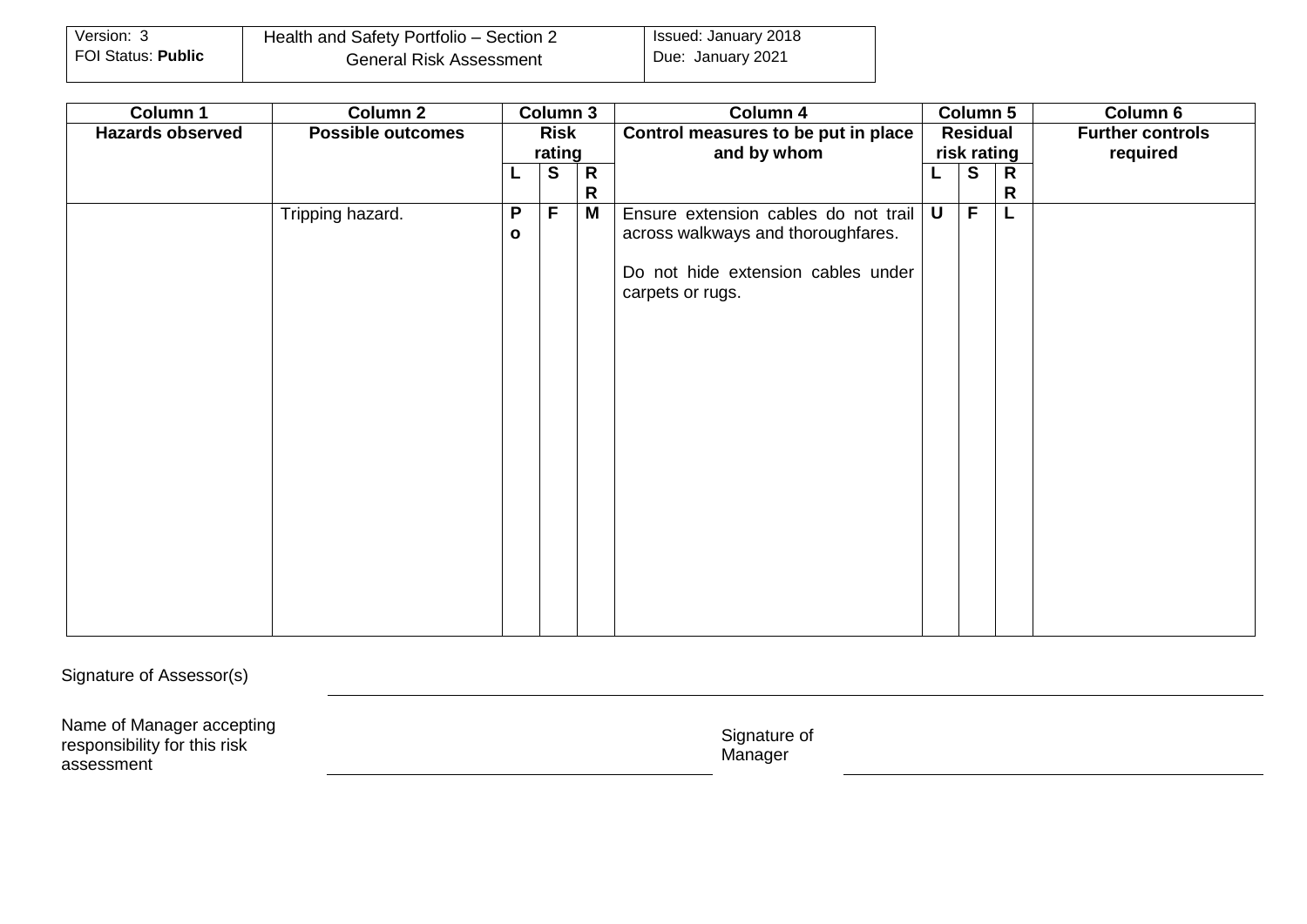**Appendix 3**

# **SAFE SYSTEM OF WORK FOR USE OF ELECTRICAL EQUIPMENT**

## **Who is to follow this system of work?**

- Staff
- Managers
- Partnership workers / Property Division

## **Carry out a visual check of all electrical equipment prior to use**

## **Visual Checks**

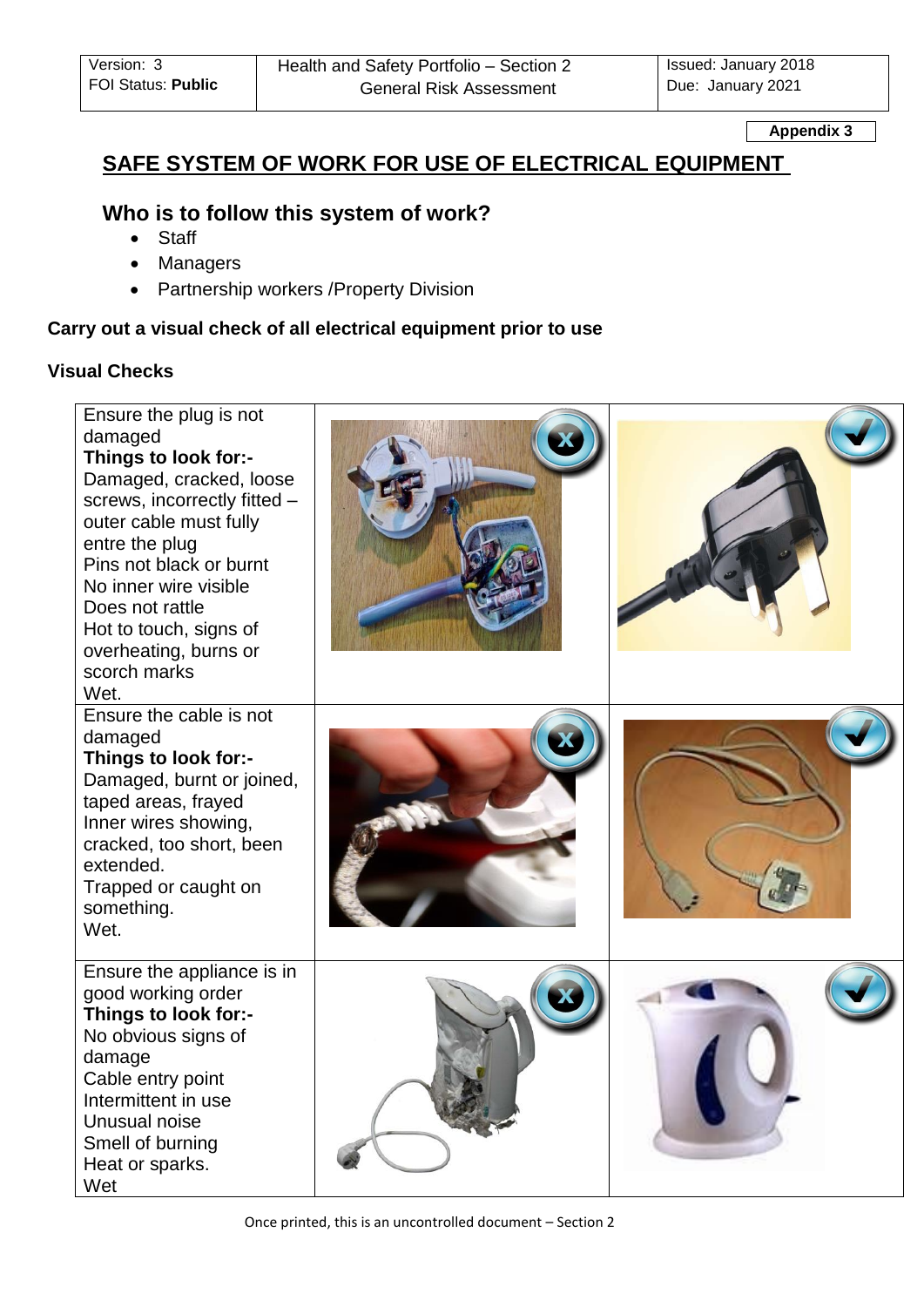- **Place an out of order/do not use sign on any appliance showing visual signs that it may be unsafe ,and remove to a secure location**
- Report any faulty equipment **immediately** to the duty manager.
- Duty manager to report for repair to appropriate supplier.
- Duty manager **must** record in faults report book.
- Only use the equipment for the purpose for which it is intended.
- Follow any training instruction given for safe use of the equipment.
- Portable or movable electrical equipment **MUST** be used with a RCD adaptor when RCD's are not fitted to mains circuit.
- Avoid trailing cables. Only use extension leads where no other option is available.
- Keep all appliances dry.
- Do not use with wet hands.
- Use for intended purposes only with no adaptations.

# **Plugging in equipment**